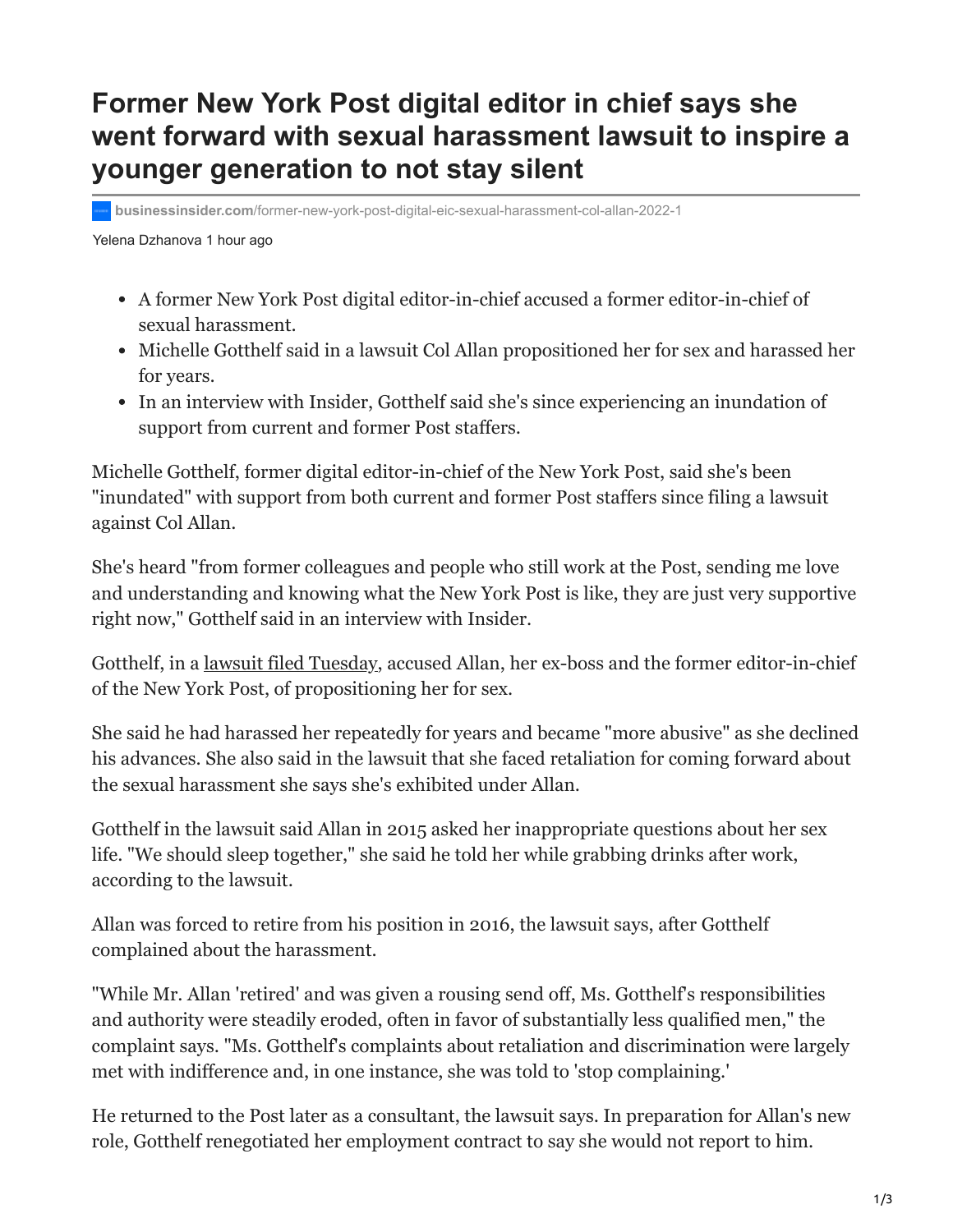Gotthelf declined to provide more information beyond the contents of the lawsuit. But she suggested that it's inappropriate for News Corp to have rehired Allan.

"You can't just remove a person because they did something wrong and then just bring them back because you feel like it," she told Insider.

Gotthelf, who said she "had an exemplary record at the Post," "departed" from the newspaper on January 12, the Post announced in January. But the lawsuit says Gotthelf was fired, just two months after she revealed to current New York Post editor-in-chief Keith Poole that Allan had sexually propositioned her.

[Gotthelf is represented by New York-based firm Wigdor, which has in the past waged a legal](https://www.nytimes.com/2017/09/22/nyregion/douglas-wigdor-fox-news.html) war against Fox News, also led by Rubert Murdoch.

High-level Post and News Corp executives like Murduch "did all they could to protect Mr. Allan's reputation," the lawsuit says.

"Any suggestion of wrongdoing related to the management change announced today is meritless," a New York Post and News Corp spokesperson told Insider and declined to comment on Gotthelf's statements.

Gotthelf hopes that her lawsuit will put News Corp "on notice" and will inspire younger reporters and editors who might be dealing with similar issues to not stay silent.

"I feel like I have a responsibility to the younger generation that this kind of behavior should never be tolerated and I was hoping that with me taking the stand, it would show them that they could do better," she said.

News Corp declined to comment on Gotthelf's statements.

## **Gotthelf isn't the first woman to accuse Allan of sexual harassment**

Gotthelf's lawsuit marks at least the second time that a former employee has publicly spoken out against Allan.

In 2009, journalist Sandra Guzman accused male editors, including Allan, of fostering a boys' environment and subjecting women to sexual harassment.

The 36-page complaint, filed in the Southern District of New York, claims that Allan "approached a female employee during a party at the Post, rubbed his penis up against her and made sexually suggestive comments about her body, including her breasts, causing that employee to feel extremely uncomfortable and fearing to be alone with him."

Guzman's complaint also says Allan took two Australian political leaders to Scores, the Manhattan strip club, while serving as the paper's top editor.